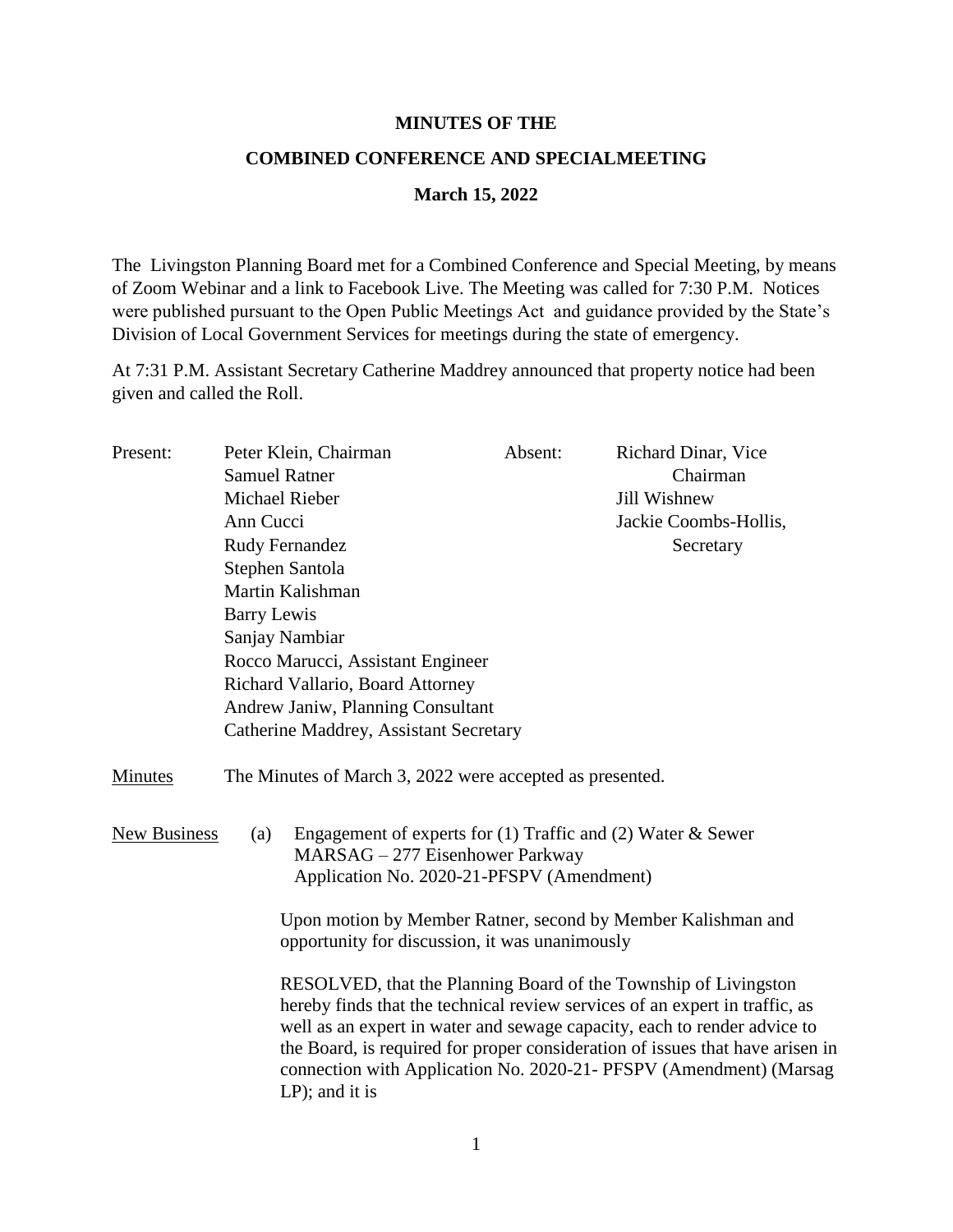FURTHER RESOLVED, that the Board engage the services of an expert in traffic, as well as an expert in water and sewer capacity, each to conduct a technical review of the plans and the issues that have arisen in respect thereto and to provide expert advice and opinion to the Board; and it is

FURTHER RESOLVED, that, pursuant to Section 170-52.B of the Code of the Township of Livingston, Applicant Marsag LP is hereby required to file with the administrative officer an escrow deposit fee of adequate funds to cover the costs that may be incurred by the Board for such technical review.

(b) Minor Subdivision with Variances R-4 Zone 423 South Livingston Avenue Block: 2800; Lot 6 Application No. 2022-4-MSUBV George Reinhardt

> Applicant proposes a minor subdivision to create proposed Lots 6.01 and 6.02. Existing improvements will be removed in anticipation of two future single-family dwellings.

Appearing for Applicant: Matthew P. Posada, Esq., of Sills Cummis & Gross

Witness for Applicant: Michael Lanzafama, P.E. & P.P. of Casey & Keller, Inc.

Public questions and statements by: Mary Ellen Weber – 10 Chesterbrook Road, Chester, N.J. Rajesh James – 6 Plymouth Drive Rosily Karingen – 6 Plymouth Drive Rafael Garrido – 8 Plymouth Drive

After closing of the evidentiary record it was, upon motion by Member Lewis second by Member Kalishman and discussion, resolved to grant the Application, with conditions agreed to on the record and subject to a memorializing resolution, by the unanimous votes of Members Lewis, Kalishman, Rieber, Cucci, Ratner, Santola, Fernandez, Alternate No. 1 Nambiar (in place and stead of Member Dinar), and Klein; they being all of the Members present.

(c) Preliminary & Final Site Plan (Amendment) R-1 Zone Lafayette Drive